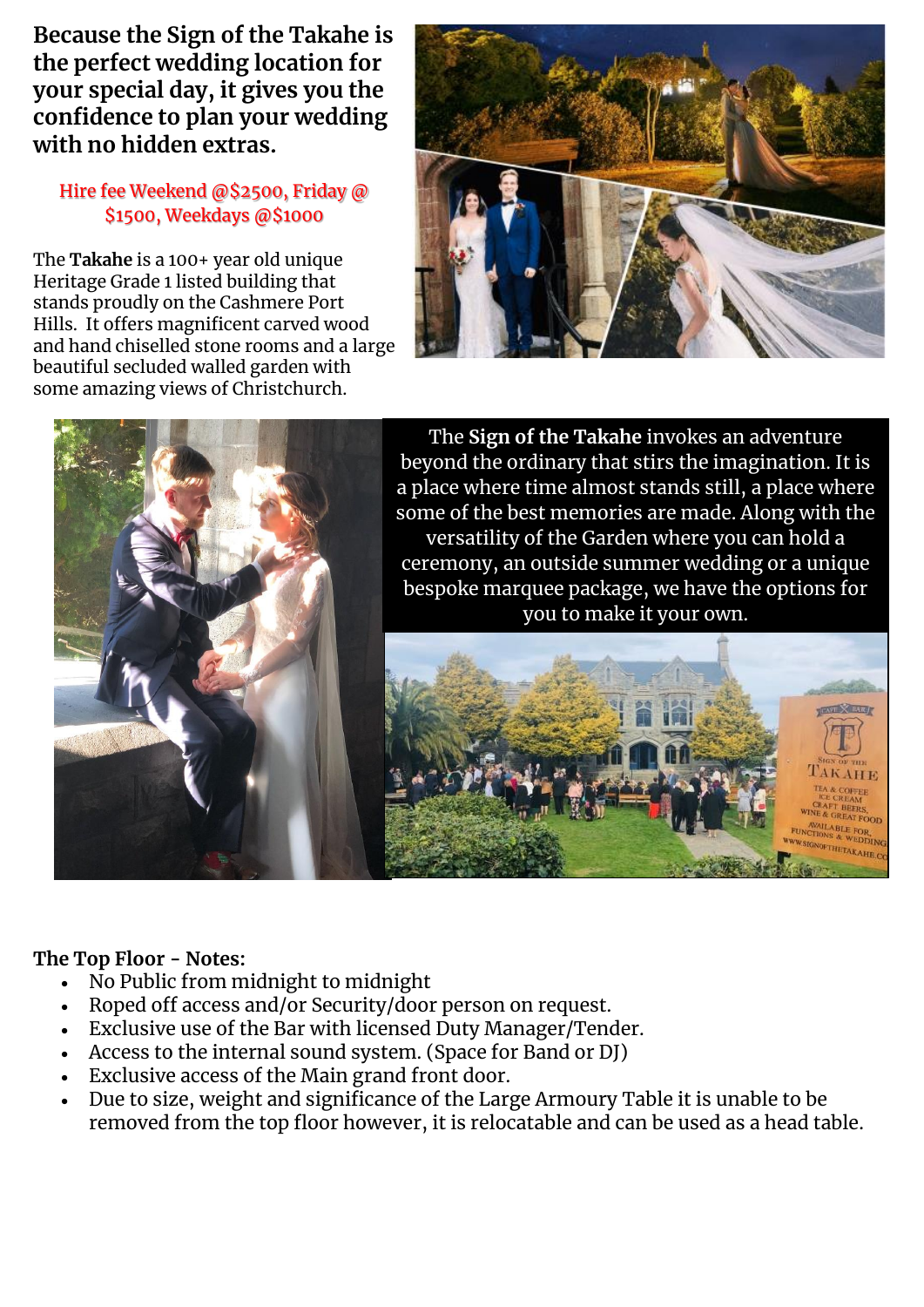# **Sign of the Takahe Drinks 2022-2023**

Most couples tend to run a CC Bar Tab from our Beverage and cocktail List for the duration (or part) of the event. This can be monitored/Budgeted for you and settled on the night of your event.

Minimum Bar Spend \$2500\*





| <b>Additional Drinks on Arrival</b>                                                                                                                                                                                                                                                                                                                                                                                                                                                     | <b>Additional Drinks for</b><br><b>Speeches</b>                                                                   |
|-----------------------------------------------------------------------------------------------------------------------------------------------------------------------------------------------------------------------------------------------------------------------------------------------------------------------------------------------------------------------------------------------------------------------------------------------------------------------------------------|-------------------------------------------------------------------------------------------------------------------|
| <u>Alcoholic jug (6 glasses per jug)</u><br>NON-ALCOHOLIC per jug (6 glasses per jug)<br>Classic Mojito - White Run, Lime, Mint and Soda<br>Tropical Mijito - White Rum, Passionfruit Puree, Pineapple Juice,<br>$\bullet$<br>Lime, Mint and Soda<br>Raspberry Mule - White Rum, Raspberries, Mint, Lime, Ginger<br>$\bullet$<br>Beer<br>Tom Collins - Gin, Mixed Berries, Lemon Juice, Soda<br>Spiced and Stormy - Spiced Rum, Angostura Bitters, Lime,<br><b>Ginger Beer</b><br>Pimms | <b>Bubbles for Toast/Speeches</b><br>Bubbles per person<br>Champagne for the Head Table (6<br>glasses per bottle) |
| Our Beverage prices and drinks menus subject to availability are fixed 2 weeks prior to your wedding<br>date.<br>Cash bar facilities available for guests to purchase our non selected Spirits, or other beverages as                                                                                                                                                                                                                                                                   |                                                                                                                   |

- Cash bar facilities available for guests to purchase our non selected Spirits, or other beverages as necessary, if wished.
- No alcohol is to be brought onto the property during the event. Anyone found to be in this position will be requested to leave, dispose of any alcohol and be requested to pay the current ongoing beverage price.
- All special order Beverage menus must be paid for 2 days prior to the wedding date.
- Minimum spend is based upon a standard guest list of  $80+-(10%)$  If significantly lower guest numbers or in low peak season or midweek, then \$1500 is offered subject to final confirmed numbers (min of 3o guests).

# **Payment Terms, Conditions & Agreement**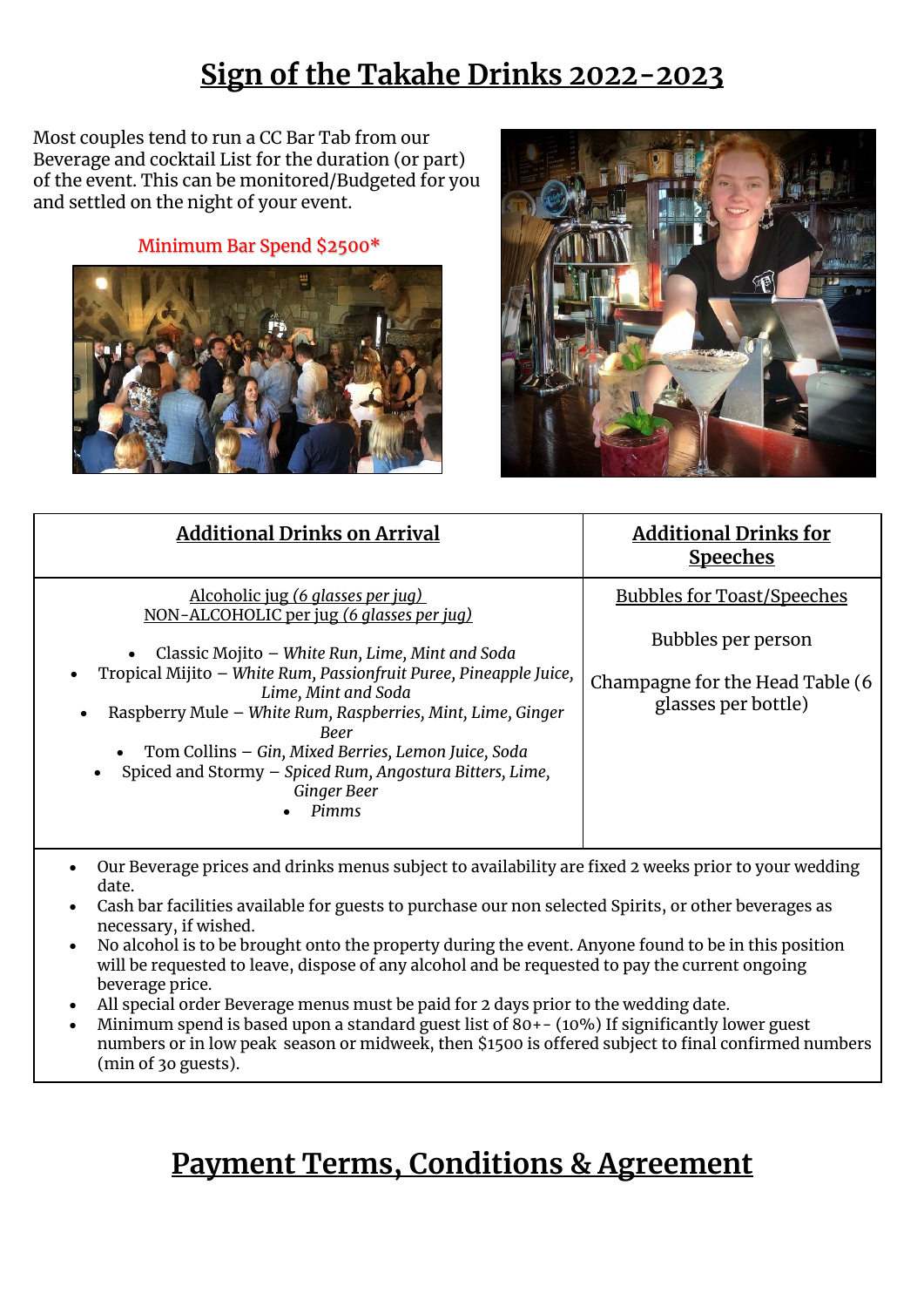### Prices quoted are inclusive of GST

**Before** your event, an initial non-refundable hire plus the signed terms & conditions are required to confirm the booking into the system.

• \*\* This payment may be split between two smaller instalments across 2 months.

**Less than two (2) months** before your event

- Bar account, a credit card imprint must be taken in advance by arrangement. After the event finishes the balance/tab of any remaining charges will be due.
- Sign of the Takahe reserves the right to levy interest at 5.79% at the current ANZ bank rate per month for any overdue accounts.

#### **Cancellation Terms:**

1. If a wedding booking is cancelled by the client any event space hire fee is non-refundable if within 60 days of the event. 50% refunded within 6 months. 75% refunded within 1 year+. The fee cannot be used to offset/exchange or swap for any other future or proposed services. 1.1 All cancellations must be advised, in the first instance, verbally, followed within a period of  $24$  hours by confirmation in writing by email. 1.2 In the event of cancellation of any booking by a Client, the Client shall pay a cancellation fee to Sign of the Takahe on the following scale: If cancelled more than 60 days before the date of function 25% of the minimum bar spend. If cancelled between 30 and 59 days before the date of function 50 % of the minimum bar spend & any additional services confirmed If cancelled between 14 days and 29 days before the date of function 75% of the minimum bar spend & any additional services confirmed If cancelled less than 13 days before the date of function or in the event of the Client's non-arrival 100% of the minimum bar spend & any additional services confirmed.

1.3 In addition, the Client will, at the Sign of the Takahe discretion, be required to compensate The Sign of the Takahe or any expenses incurred by Sign of the Takahe resulting from the cancellation the above notwithstanding.

1.4 Sign of the Takahe will incur no liability for any failure to provide or carry out any function if prevented from doing so by any cause beyond its reasonable control. In these circumstances, Sign of the Takahe will endeavour to assist the client in finding an alternative suitable venue. If Sign of the Takahe fails to rearrange the function then any monies paid by the Client will be refunded in full

#### **Payment – General notes:**

2. Prices quoted are inclusive of GST at the rate which prevails when this contract was prepared and are subject to alteration should the GST rate change.

2.1 Sign of the Takahe may charge interest at a rate of 5.79% per month at the current ANZ bank rate per month for any overdue unauthorised accounts.

2.2 In the event of an account being passed for collection, a collection charge of 10% will be levied on such amounts in addition to any legal charges payable.

2.3 The Client shall notify Sign of the Takahe in writing no less than 14 days prior to the function of the final number of persons attending. 2.4 All prices for Venue hire are up until midnight. Please note that due to licensing laws the bar will be close at 11pm.

#### **Catering:**

3. No Alcohol or drinks such as tea/coffee, soft drinks, wine or spirits may be brought into the Sign of the Takahe by the Client or caterer, any caterer or its guests unless the prior written consent of the Sign of the Takahe. In this extremely rare event using a Caterer for alcohol, there will be a charge of \$1500 and will be required to be paid beforehand.

3.1 Please note that wine and beer prices, vintages and availability are subject to change. Where choices are not available the closest alternative will be offered.

3.2 Wedding menu, service and event setup is the responsibility of the exclusive caterer.

3.3 No other outside Caterers, food vans, Portable BBQ's, take away or home delivery businesses are allowed to deliver or serve at the Sign of the Takahe unless agreed.

3.4 Sign of the Takahe will incur no liability for any failure of any caterer to provide any service or function whatsoever, with any reviews being directed at the caterer. SOTT is a Bar and Venue only. In these circumstances, Sign of the Takahe will endeavour to assist the client in finding an alternative suitable caterer, however, The Sign of the Takahe will not be held responsible for any monies paid by the Client to any external caterer or replacement caterer.

#### **Responsibility / Suppliers:**

4. Sign of the Takahe can accept no responsibility for the property of the Client or its guests. There is no official cloakroom and only street car parking is available (subject to any council by laws or current works). Please note that areas of the Sign of the Takahe are of great heritage value and not built to modern standards, therefore guests are responsible for children under 18 years of age and under. 5. The Client will indemnify Sign of the Takahe against any proven, foreseeable and fully mitigated costs, losses, claims, actions, damages or expenses suffered or incurred by Sign of the Takahe resulting (whether directly or indirectly) from any actions of or by the Client or the guests of the Client.

6. The Client shall at all times comply with and ensure that its guests comply with all conditions and regulations made in respect of Sign of the Takahe the Local Authority, the Fire Authority, the Local Magistrates Court and any other regulatory body whatsoever.

7. Sign of the Takahe reserves the right to refuse admission to or remove from the Sign of the Takahe any person who acts in a disorderly manner or any person (or item) which otherwise breaches the provisions of these Conditions.

8. Helium canisters must be removed from the property after use or an additional disposal charge will be added to any final invoice. 9. Sign of the Takahe is a heritage building and although we take due care and attention, please note that if you stray from the public areas you do so at your own risk.

10. It is the responsibility of the client to book and manage the registrar for civil ceremonies.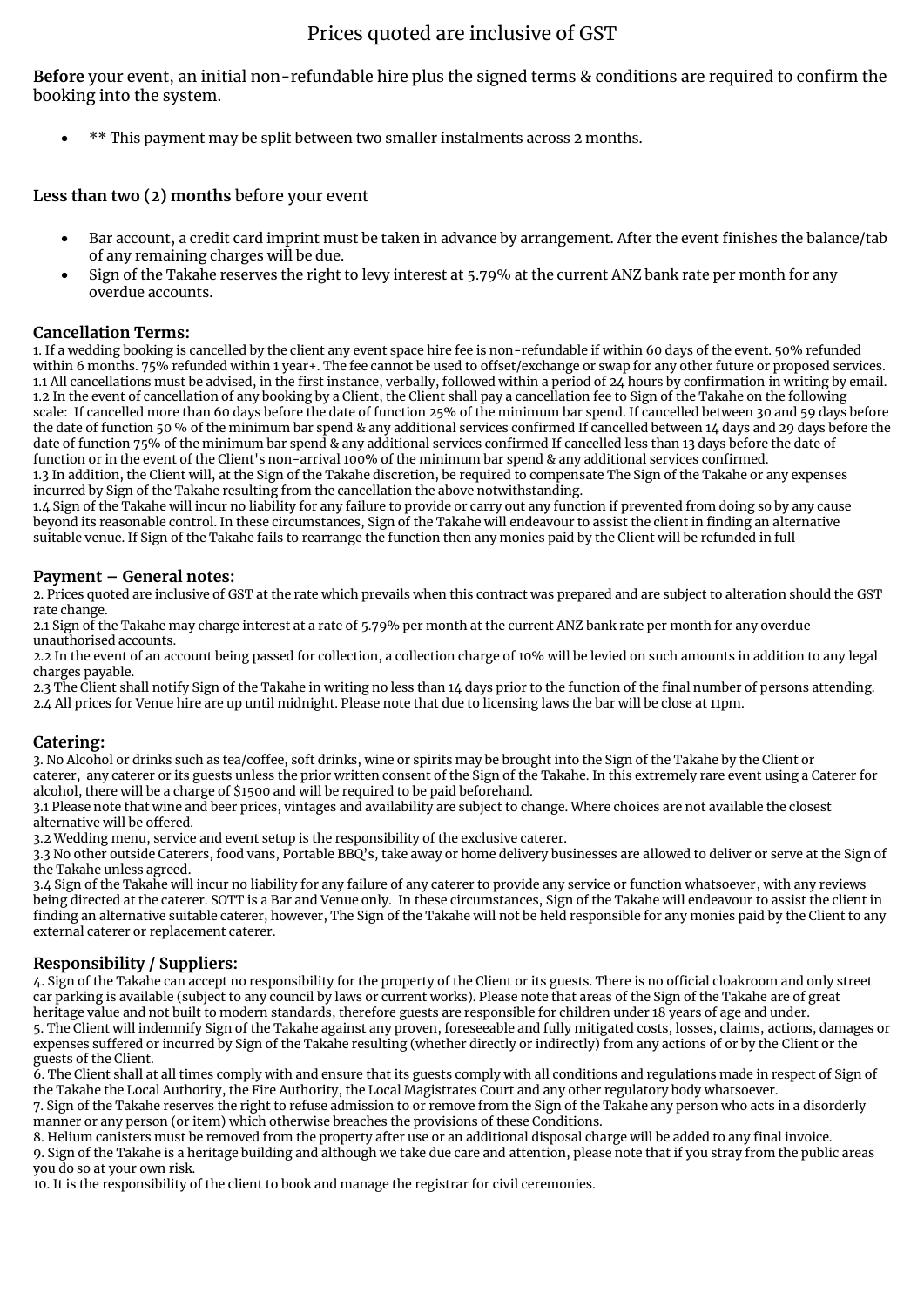11. Confetti and confetti bombs (balloons filled with confetti) are not permitted at the Sign of the Takahe. Should they be used a fee of \$50 will apply for venue cleaning.

12. Sign of the Takahe will incur no liability for any failure to provide or carry out any event or part of, if prevented from doing so by any cause beyond its reasonable control. i.e. power failure, earthquake, pandemic, weather, etc . In these circumstances, The Sign of the Takahe will endeavour to provide suitable alternatives.

13. The Sign of the Takahe is open to the public and other events on a daily basis. Exclusive use of only the rooms agreed in writing and at the agreed times are included in the function package.

14. The Sign of the Takahe takes no responsibility for external suppliers booked by the client, caterer or other party. Sign of the Takahe will not be responsible for any payments to any external suppliers whatsoever, This also includes assisting with any set-up, pack down or holding/storing or delivering any external supplier's products including cakes, flowers / chair covers / decorations etc.

15. Fireworks displays are not permitted at any time. This also includes sparklers and unfortunately large outside candles or any naked flame.

16. The Sign of the Takahe does not have facilities for external suppliers to set up on site, storage can be pre-arranged in advance & if a set up room is required this will incur additional costs.

17. The Sign of the Takahe will require copies of external suppliers public liability certificates and risk assessments prior to any work taking place. It is the responsibility of the client to make sure these documents are received by The Sign of the Takahe prior to any work taking place.

18. Ceiling drapes, chair covers, sound systems, table decorations and additional lighting are not included in the packages. These services can be booked via The Sign of the Takahe exclusive caterer.

19. It is the responsibility of the client to dismantle decorations at the end of the event unless otherwise agreed in writing.

20. Should the Sign of the Takahe be required to assemble or cut a wedding cake the responsibility remains with the caterer and client. A standard \$100 for cutting cake and providing plates.

## **Function Terms, Conditions & Agreement:**

Date of Function:  $\frac{\sqrt{20}}{\sqrt{20}}$ 

Type of Function:.......................

Function Area.....................

Approx No. of guests (daytime) ......................... Approx No. of guests (evening) ......................... Approx No. of guests (Total) .........................

I have read, understood and agreed to comply with The Sign of the Takahe Terms and Conditions, min/max numbers, minimum spend, external caterer charge & payment terms.

Name:

Signature: Date:

Address:

Tel No: Email:

By signing this agreement you are confirming that:

- you have read and understood all of the terms.
- You have confirmed payment of the deposit will be paid within agreed time.

We will confirm booking via our electronic booking system within 24hrs of deposit.